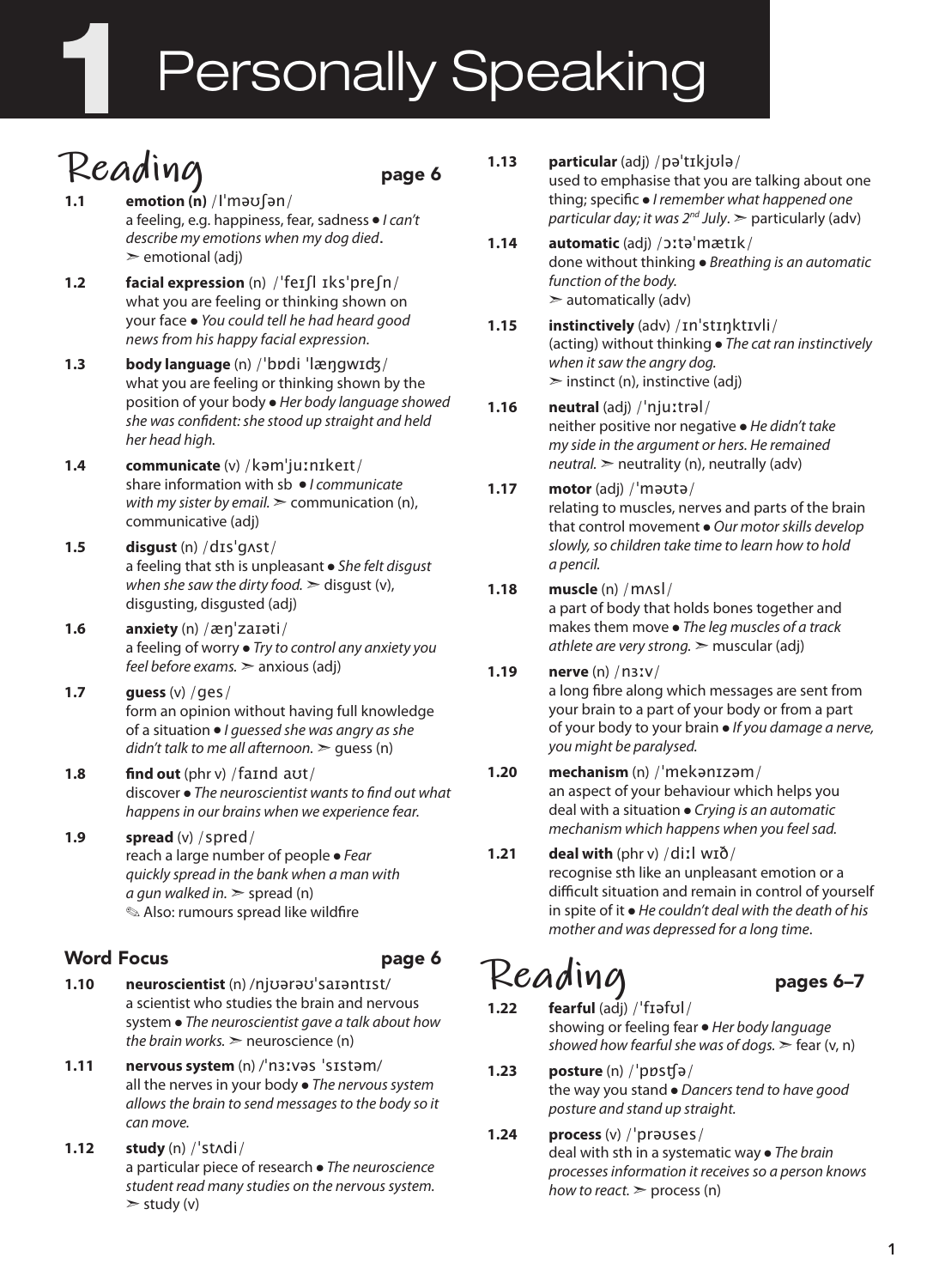- **1.25 lead (to)** (v) /liːd (tuː)/ cause ● *Too much fear can lead to a panic attack.*
- **1.26 response** (n) /rɪˈspɒns/ a reaction ● *A common response to danger is to run away fast*. ➣ respond (v), responsive (adj)
- **1.27 visual** (adj) /ˈvɪʒʊəl/ relating to sight or things you can see ● *Artists have a very good visual imagination.*  $\triangleright$  vision (n)
- **1.28 conscious** (adj) /ˈkɒnʃəs/ aware ● *Your conscious mind is the part of your brain that you use to think*. ➣ consciousness (n), consciously (adv) ✎ Opp: unconscious
- **1.29 mind** (n) /maɪnd/ thoughts ● *Her mind told her not to be afraid of the dark, but her instincts said otherwise.*
- **1.30 aware (of)** (adj) /əˈwɛː (ɒv)/ knowing about sth ● *I'm aware it's late but I don't want to go to bed yet*. ➣ awareness (n)
- **1.31 concentrate (on)** (v) /ˈkɒnsəntreɪt (ɒn)/ focus on sth ● *The neuroscientist's study concentrates on how we deal with fear.*  $\geq$  concentration (n)
- **1.32 react** (v) /rɪˈækt/ behave in a certain way towards sth or sb ● *Police officers are trained to react calmly in dangerous situations*. ➣ reaction (n), reactionary (adj)
- **1.33 still** (adj) /stɪl/ not moving ● *Don't move! Stay still!*
- **1.34 image** (n) /ˈɪmɪʤ/ a picture; a photo ● *Some journalists take images of world events on their mobile phones*.
- **1.35 carry out** (phr v) /ˈkæri aʊt/ do or complete sth ● *Research is being carried out on how we react to frightening situations.*
- **1.36 prove** (v) /pruːv/ show to be true ● *The scientists hope to prove that there is life on other planets.*  $>$  proof (n)
- **1.37 observer** (n) /əbˈzəːvə/ sb who watches or notices sth ● *A few observers saw the boy stealing the shoes from the shop*.  $\geq$  observe (v)
- **1.38 still** (n) /stɪl/ a photograph taken from a film for publicity purposes ● *Look at these stills and tell me if you recognise any of the actors.* ➣ still (adj)
- **1.39 participant** (n) /pɑːˈtɪsɪpənt/ sb who takes part ● *The participants in the study had to look at stills of scared people.*   $\triangleright$  participate (v), participation (n)
- **1.40 armed robber** (n) /ɑːmd ˈrɒbə/ sb who robs a person or place using a gun or other weapon ● *The armed robber shot the bank manager and ran off with the money*.
- **1.41 pour** (v) /pɔː/ put (liquid) in a cup or glass ● *He poured me a cup of tea, but I was too shaken to hold the cup.*
- **1.42 region** (n) /ˈriːdʒən/ area ● *She felt a sudden pain in the region of her stomach*. ➣ regional (adj)
- **1.43 connected (to)** (adj) /kəˈnektɪd (tuː)/ related to ● *The way we react to films is often connected to the type of music we can hear.*   $\geq$  connect (v), connection (n)
- **1.44 responsible (for)** (adj) /rɪˈspɒnsəbl (fɔː)/ causing ● *The nervous system is responsible for transmitting messages from the brain to the body.*  $\geq$  responsibility (n)
- **1.45 activate** (v) /ˈæktɪveɪt/ make sth start to work ● *Scary images activate the visual part of the brain and we then feel fear.* ➣ activation (n), activated (adj) ✎ Opp: deactivate
- **1.46 flock** (n) /flɒk/ a group of birds, sheep or goats ● *A flock of birds flew inland to escape the dangerous storm at sea.*   $\triangleright$  flock (v)
- **1.47 take off** (phr v) /teɪk ɒf/ leave the ground ● *Hundreds of birds took off and flew away when they heard the gunshot.*  $\ge$  take-off (n)
- **1.48 extremely** (adv) /ɪkˈstriːmli/ very much ● *'It is extremely important to catch this dangerous armed robber,' said the police officer.* ➣ extreme (n, adj)
- **1.49 evolutionary** (adj) /iːvəˈluːʃənri/ relating to gradual change ● *At some point in their evolutionary history, dolphins returned to the sea.*  $\geq$  evolve (v), evolution (n)
- **1.50 prey** (n) /preɪ/ an animal hunted by another ● *Mice are the prey of many large birds.*  $\ge$  prey (v)
- **1.51 fraction** (n) /ˈfrækʃn/ a very small amount ● *In a fraction of a second, panic spread through the room.*
- **1.52 evaluate** (v) /ɪˈvæljʊeɪt/ judge ● *The bank manager evaluated the situation and called the police when she realised that someone had stolen the money.* ➣ evaluation (n)
- **1.53 break out** (phr v) /breɪk aʊt/ start suddenly ● *The building was totally destroyed by the fire that broke out.*
- **1.54 adopt** (v) /əˈdɒpt/ copy; start to use ● *The child soon adopted the bad behaviour of his new classmates.*  $\geq$  adoption (n)
- **1.55 rationalise** (v) /ˈræʃənəlaɪz/ think of reasons to justify or explain sth ● *He tried to rationalise his fears, but he failed.*  $\triangleright$  rational (adj), rationally (adv)
- **1.56 focus (on)** (v) /ˈfəʊkəs (ɒn)/ concentrate on ● *In this study, we focus on the nervous system.* ➣ focus (n)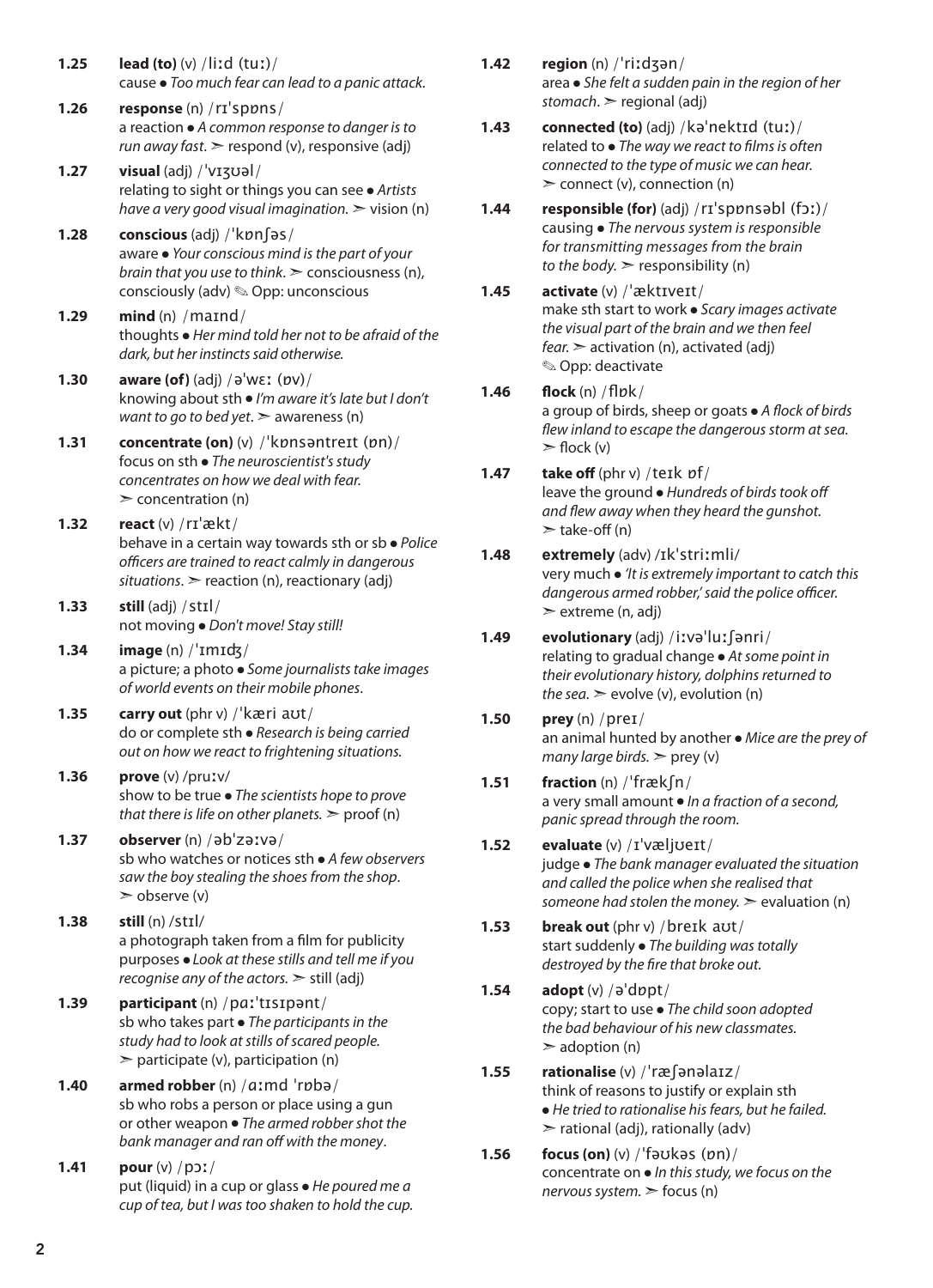- **1.57 enable** (v) /ɪnˈeɪbl/ allow to happen ● *These experiments enable scientists to learn more about the brain.*
- **1.58 robotic** (adj) /rəʊˈbɒtɪk/ mechanical, functioning automatically ● *In Japan, robotic companions are being created to help care for the elderly.*  $\ge$  robot (n)
- **1.59 perceive** (v) /pəˈsiːv/ see and understand ● *People and insects perceive their surroundings in different ways.*   $\triangleright$  perception (n), perceptive (adj)
- **1.60 respond (to)** (v) /rɪˈspɒnd (tuː)/ react; take action ● *He responded well to the bad news and remained calm.*  $\geq$  response (n)
- **1.61 express** (v) /ɪksˈpres/ show what you think or feel ● *She is rather shy and doesn't express her feelings well.*   $\geq$  expression (n), expressive (adj)
- **1.62 speech** (n) /spiːʧ/ words; talking ● *Sign language is a form of speech without sound.*

#### Brain and body

body language facial expression mind muscle

nerve nervous system posture speech

### **Vocabulary** page 8

- **1.63 be in agony** (expr) biː/ɪn ˈægəni/ be in a lot of pain ● *He was in agony after breaking his arm.*
- **1.64 out of curiosity** (expr) /aʊt əv kjʊərɪˈɒsəti/ from a desire to know ● *Out of curiosity, can I* see a photo of your brother?  $\geq$  curious (adj)
- **1.65 on the edge of (my) seat** (expr) /ɒn ðiː eʤ əv (maɪ) siːt/ thrilled, very excited ● *I was on the edge of my seat at the end of the match when the score was still 1-1.*
- **1.66 at a loss for words** (expr) /æt ə lɒs fə wɜːdz/ not knowing what to say ● *I was at a loss for words when I heard the bad news and couldn't speak.*
- **1.67 with regret** (expr) /wɪð rɪˈgret/ with sadness ● *It is with regret that I must announce I am no longer getting married.*
- **1.68 announce** (v) /əˈnaʊns/ tell people sth publicly or officially ● *The judges are going to announce the winner of the competition*. ➣ announcer, announcement (n)
- **1.69 get under (my) skin** (expr) /get ˈʌndə (maɪ) skɪn/ annoy ● *That annoying kid at school really gets under my skin.*
- **1.70 amazement** (n) /əˈmeɪzmənt/ great surprise ● *We watched John in amazement when he picked up the spider he was terrified of.*  $\geq$  amaze (v), amazing, amazed (adj), amazingly (adv)
- **1.71 confidence** (n) /ˈkɒnfɪdəns/ belief in (your) abilities ● *John has a lot of confidence and never feels unsure about himself*.  $\geq$  confident (adj), confidently (adv)
- **1.72 fury** (n) /ˈfjʊəri/ great anger ● *He was red with fury when he found out that his money had been stolen.*  $\blacktriangleright$  furious (adj), furiously (adv)
- **1.73 joy** (n) /ʤɔɪ/ happiness ● *She was filled with joy when she became a grandmother.* ➣ joyful (adj)
- **1.74 misery** (n) /ˈmɪzəri/ great sadness ● *Losing his dog caused him terrible misery*. ➣ miserable (adj)

#### **1.75 shame** (n) /ʃeɪm/

an uncomfortable feeling of embarrassment ● *Sam felt full of shame when her friends found out she was a shoplifter.* ➣ shameful, ashamed (adj)

**1.76 obvious** (adj) /ˈɒbvɪəs/ easy to see or understand ● *It's obvious that he's lying! Look at his face!* ➣ obviously (adv)

#### **1.77 poverty** (n) /ˈpɒvəti/ the state of being very poor ● *There is so much poverty here that people cannot even buy food to eat.* ➣ poor (adj)

- **1.78 experience** (v) /ɪkˈspɪəriəns/ feel or be affected by sth ● *He experienced a terrible feeling of panic when he got stuck in the lift.*  $\geq$  experience (n)
- **1.79 beloved** (adj) /bɪˈlʌvɪd/ A beloved person or thing is sb or sth that you love a lot ● *Her beloved cat means everything to Nancy.*
- **1.80 go missing** (expr) /gəʊ ˈmɪsɪŋ/ disappear ● *The police are looking for an elderly woman who went missing yesterday evening.*
- **1.81 overcome** (adj) /əʊvəˈkʌm/ be unable to think clearly ● *They were overcome with joy when they won the lottery.*
- **1.82 cheat** (v) /ʧiːt/ behave dishonestly to gain an advantage in an exam, competition, etc ● *He passed the exam because he cheated.* ➣ cheat (n)
- **1.83 affect** (v) /əˈfekt/ make a change to sb/sth ● *If somebody starts crying, it affects Sharon and she starts to cry too.*
- **1.84 effect** (n) /ɪˈfekt/ the change that one thing has on sth else ● *Phobias can have a bad effect on your social life*.  $\geq$  effective (adj), effectively (adv)
- **1.85 alone** (adv) /əˈləʊn/ on your own ● *She went to the cinema alone because all her friends were busy.*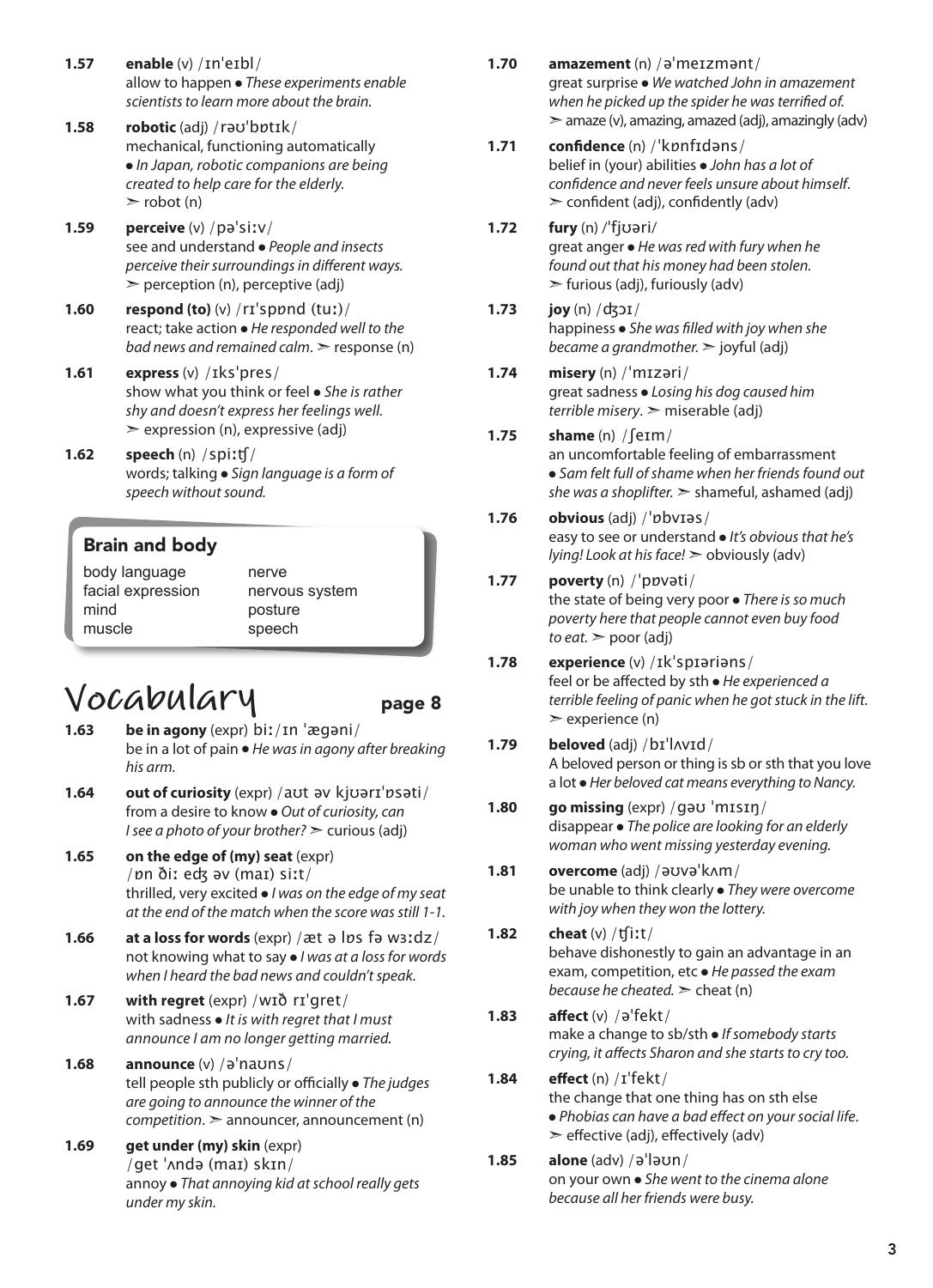- **1.86 lonely** (adj) /ˈləʊnli/ unhappy because you are alone ● *He felt lonely after his wife left him*. ➣ loneliness (n)
- **1.87 convey** (v) /kənˈveɪ/ communicate feelings or information ● *He conveyed his best wishes to the happy couple by email*.
- **1.88 fright** (n) /ˈfraɪt/ a strong feeling of fear ● *I got a fright when Ted jumped out from behind the door.*  $\geq$  frighten (v), frightening, frightened (adj)
- **1.89 experience** (n) /ɪkˈspɪəriəns/ a particular event, feeling, etc that sb has had ● *My last holiday was the best experience of my life*. ➣ experience (v)
- **1.90 award** (n) /əˈwɔːrd/ sth you give to sb to reward them for sth they have done ● *He won an award for best actor in a*   $play.$   $\geq$  award (v)
- **1.91 proud** (adj) /praʊd/ pleased with yourself or sb else ● *We were proud when our son passed all his exams*.  $\triangleright$  pride (n), proudly (adv)
- **1.92 optimism** (n) /ˈɒptɪmɪzm/ hopefulness; the tendency to expect the best to happen ● *Your optimism makes everyone feel positive too*. ➣ optimistic (adj) ✎ Opp: pessimism
- **1.93 enthusiasm** (n) /ɪnˈθjuːziæzm/ great interest ● *The boy's enthusiasm for football meant that he trained every day*. ➣ enthusiastic (adj), enthusiastically (adv)
- **1.94 slam** (v) /slæm/ close loudly ● *Don't slam the door. Close it quietly!* ➣ slam (n)
- **1.95 annoy** (v) /əˈnɔɪ/ make angry ● *Her younger brother always tried to annoy her by putting spiders in her bed*.  $\geq$  annoyance (n), annoying, annoyed (adj), annoyingly (adv)
- **1.96 eager** (adj) /ˈiːgə/ keen; willing ● *She was eager to do well, so she worked very hard*. ➣ eagerness (n), eagerly (adv)

#### Adjective endings

| -ed                                                   | -ous                                    |
|-------------------------------------------------------|-----------------------------------------|
| armed                                                 | anxious                                 |
| beloved                                               | disastrous                              |
| disappointed<br>terrified                             | -ble<br>terrible                        |
| -al                                                   | uncontrollable                          |
| cultural<br>facial<br>irrational<br>neutral<br>visual | -ic<br>automatic<br>robotic<br>specific |

### **Grammar** page 9

- **1.97 left-handed** (adj) /left-ˈhændɪd/ using your left hand to write ● *I'm left-handed and can't write at all with my right hand.* ➣ left-handedness (n) ✎ Opp: right-handed
- **1.98 trait** (n) /treɪt/ a quality, good or bad, in sb's character ● *Personality traits such as optimism tend to run in families.*
- **1.99 pass on** (phr v) /pɑːs ɒn/ to go from one generation to another ● *She passed on her blue eyes to two of her children.* ✎ Syn: pass down
- **1.100 gene** (n) /ʤiːn/ a part of a chromosome which contains genetic information ● *The colour of your eyes and hair is determined by your genes.*
- **1.101 tend (to)** (v) /tend tuː/ often do a particular thing ● *People who are creative tend to become artists, writers, actors or musicians.* ➣ tendency (n)
- **1.102 occur** (v) /əˈkɜː/ happen ● *What time did the accident occur?* ➣ occurrence (n)
- **1.103 stressed** (adj) /strest/ so worried that you cannot relax ● *I got stressed in the heavy traffic as I knew I would be late for work.*  $\triangleright$  stress (v, n), stressful (adj)
- **1.104 cliff** (n) /klɪf/ a high area of land next to the sea ● *There are high cliffs on the island of Santorini.*

### **Listening** page 10

- **1.105 freak out** (phr v) /friːk aʊt/ suddenly feel shocked; become angry ● *Dad freaked out when I crashed his car.*
- **1.106 weird** (adj) /wɪəd/ very strange ● *It's weird that Ken knew about the party because I didn't tell him.* ➣ weirdly (adv)
- **1.107 turn up** (phr v) /tɜːn ʌp/ come; appear ● *To my surprise, my friends turned up at the airport to say goodbye.*
- **1.108 cheer up** (phr v) /ʧɪər ʌp/ feel better ● *She cheered up when she heard that she hadn't done badly in the test.*
- **1.109 terrified** (adj) /ˈterɪfaɪd/ very frightened ● *He won't swim in the sea because he's terrified of sharks*. ➣ terrify (v), terrifying (adj)
- **1.110 disappointed** (adj) /dɪsəˈpɔɪntɪd/ sad because sth you expected did not happen ● *I felt disappointed because I wasn't invited to the party.* ➣ disappoint (v), disappointment (n)
- **1.111 absence** (n) /ˈæbsəns/ being away from a place ● *She's got loads of absences from school, so she might have to repeat the class.*  $>$  absent (adj)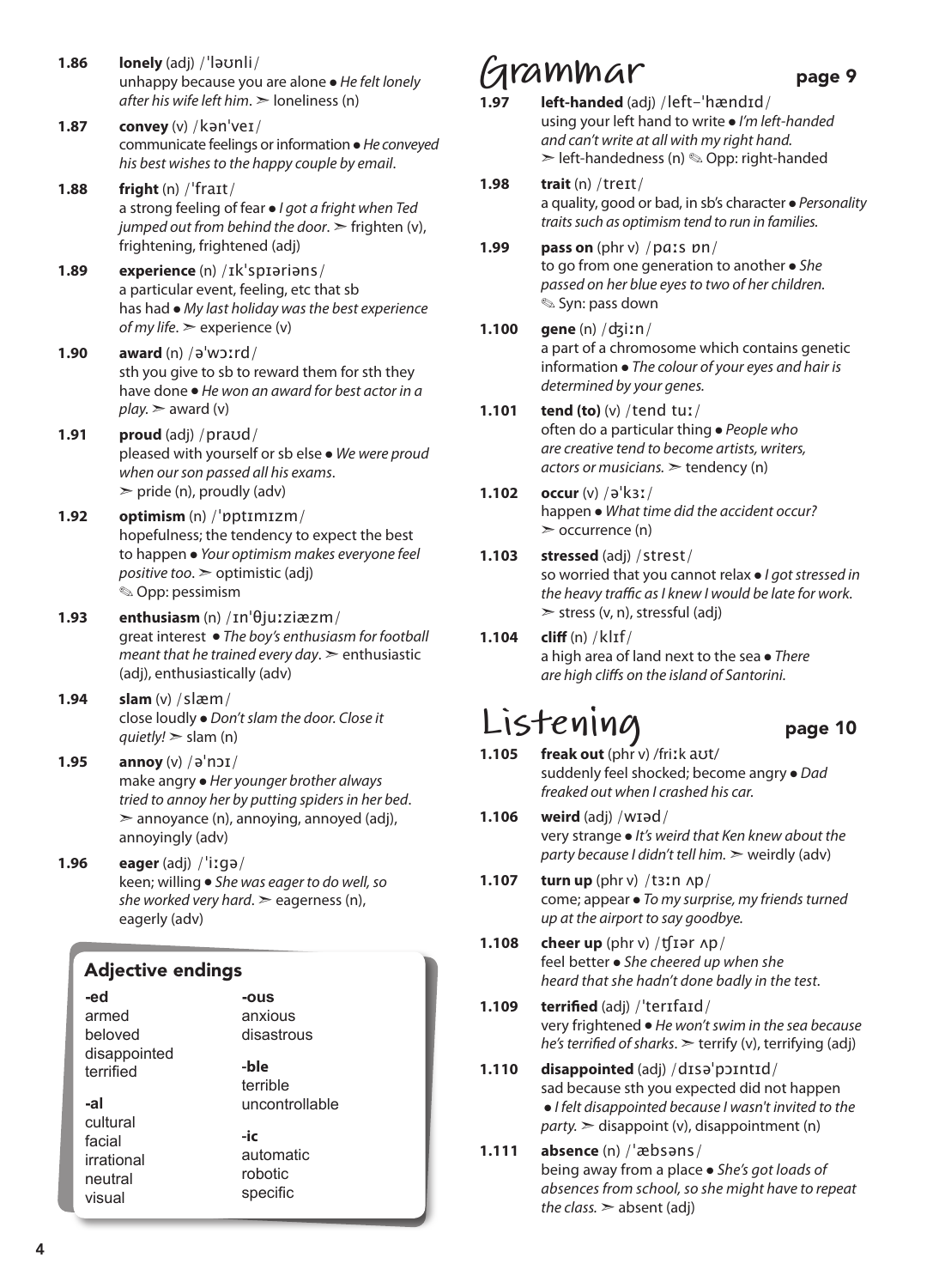- **1.112 inability** (n) /ɪnəˈbɪləti/ being unable to do sth ● *He regretted his inability to speak German when he went to Frankfurt.* ✎ Opp: ability
- **1.113 poor** (adj) /pɔː/ bad ● *Since you stopped studying, your grades have become poor.* ➣ poorly (adj)
- **1.114 severe** (adj) /sɪˈvɪə/ very bad; serious ● *She has a severe phobia of open spaces and never leaves the house*.  $\ge$  severity (n)
- **1.115 extreme** (adj) /ɪkˈstriːm/ very great in degree or intensity; more severe or unusual than you would expect ● *We have had extreme weather recently, with freezing temperatures*. ➣ extremely (adv)
- **1.116 irrational** (adj) /ɪˈræʃənl/ not based on reason ● *Jumping out the window was an irrational reaction to the small fire*.  $\triangleright$  irrationality (n), irrationally (adv)  $\otimes$  Opp: rational
- **1.117 anxious** (adj) /ˈæŋkʃəs/ nervous or worried ● *She felt anxious before her driving lesson, but in the end there was nothing to worry about*. ➣ anxiety (n), anxiously (adv)
- **1.118 over-rated** (adj) /əʊvə-ˈreɪtɪd/ reported to be better than it actually is ● *Everyone said that the book is good, but I thought it was over-rated and didn't like it at all.*  $\geq$  over-rate (v)
- **1.119 lack (of)** (n) /læk (ɒv)/ not having any or enough ● *She refused to lend Jack her car as she had a lack of confidence in his driving abilities.*  $\geq$  lack (v)
- **1.120 overhear** (v) /əʊvəˈhɪə/ hear without sb knowing you are listening ● *He overheard his teacher and the headmaster talking about his grades.*

### **F**ammar page 12

- **1.121 sore** (adj) /sɔː/ painful ● *I've got a sore throat and a headache*.
- **1.122 pale** (adj) /peıl/ lacking colour ● *She was tired and looked pale*.
- **1.123 explode** (v) /ɪkˈspləʊd/ burst with great violence ● *When the bomb exploded, it destroyed the house*. ➣ explosion (n), explosive (adj)
- **1.124 downtown** (adj) /ˈdaʊntaʊn/ situated in the central part of a city ● *They took a taxi to downtown Chicago*. ➣ downtown (n, adv)
- **1.125 down** (adj) /daʊn/ depressed; very sad ● *The constant rain made me feel down.*
- **1.126 starving** (adj) /ˈstɑːvɪŋ/ very hungry ● *I'm starving. What's for supper?*  $>$  starve (v), starvation (n)

#### Phrasal verbs

| bottle up  |
|------------|
| break out  |
| burst into |
| calm down  |
| carry out  |

cheer up chicken out find out freak out get away

### take off turn up

pass on

## USE YOUR English page 13

- **1.127 bottle up** (phr v) /ˈbɒtl ʌp/ not express your feelings ● *Harry bottled up his feelings so nobody knew how sad he was*.
- **1.128 burst into** (phr v) /bɜːst ˈɪntuː/ show sudden emotion ● *Little Mary burst into tears when she fell over.*
- **1.129 calm down** (phr v) /kɑːm daʊn/ stop being angry or excited ● *Stop shouting and try to calm down.*
- **1.130 chicken out** (phr v) /ˈʧɪkɪn aʊt/ be too scared to do sth ● *He wanted to ask her on a date, but chickened out when he saw her talking to another boy.*
- **1.131 loneliness** (n) /ˈləʊnlinəs/ a feeling of sadness because you are alone ● *The old lady had no family and suffered from loneliness.*  $\geq$  lonely (adj)
- **1.132 depression** (n) /dɪˈpreʃn/ a serious feeling of sadness ● *People who suffer from depression feel very low and they need medical treatment.* ➣ depress (v), depressed, depressing (adj)
- **1.133 specific** (adj) /spəˈsɪfɪk/ particular ● *The scientist gave his assistant specific instructions*. ➣ specify (v), specifically (adv)
- **1.134 acrophobia** (n) /ækrəˈfəʊbɪə/ fear of heights ● *He suffers from acrophobia, so he cannot go near the edge of the balcony*.  $\geq$  acrophobic (adj)
- **1.135 claustrophobia** (n) /klɒstrəˈfəʊbɪə/ fear of closed-in places ● *I won't take the lift as I have claustrophobia and I panic in small spaces*.  $\geq$  claustrophobic (adj)
- **1.136 excessive** (adj) /ɪkˈsesɪv/ more than is reasonable ● *An excessive fear of crowds means he cannot go to the town centre*.  $\ge$  excess (n), excessively (adv)
- **1.137 disastrous** (adj) /dɪˈzɑːstrəs/ having very bad consequences ● *The storm was disastrous and destroyed all the farmers' crops*. ➣ disaster (n), disastrously (adv)
- **1.138 involve** (v) /ɪnˈvɒlv/ be a necessary part or consequence of sth ● *Getting over a phobia often involves facing the thing you fear*. ➣ involvement (n)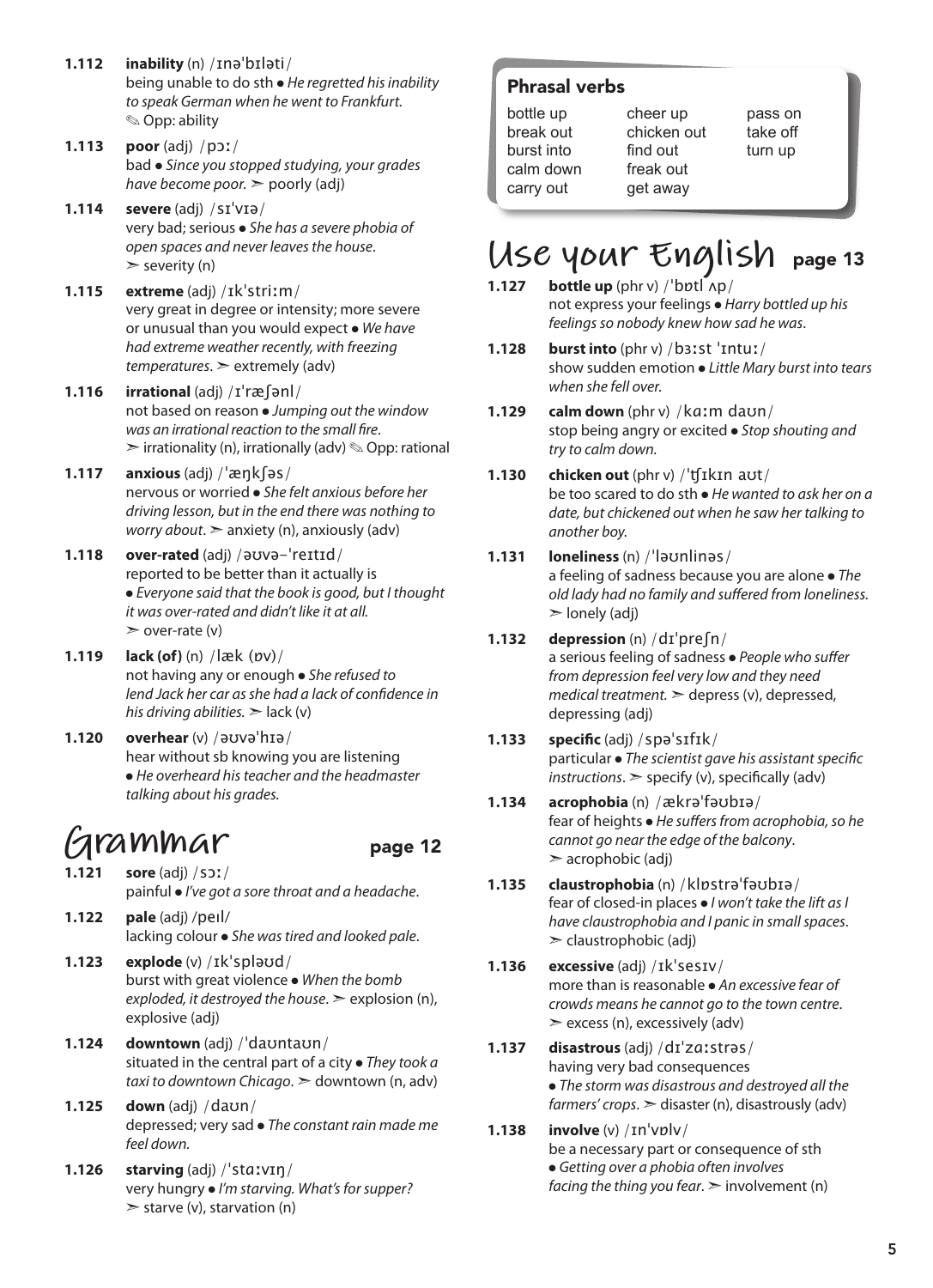- **1.139 rapid** (adj) /ˈræpɪd/ quick ● *The athlete has very rapid reactions*.  $\triangleright$  rapidity (n), rapidly (adv)
- **1.140 breathe** (v) /briːð/ take in and let out air from your lungs ● *We couldn't breathe as there was so much dust in the air*. ➣ breath (n)
- **1.141 uncontrollable** (adj) /ʌnkənˈtrəʊləbl/ If sth is uncontrollable, you cannot control it. ● *Panic is an uncontrollable feeling of great fear*.  $\geq$  uncontrollably (adv)  $\otimes$  Opp: controllable
- **1.142 desire** (n) /dɪˈzʌɪə/ a wish; a need ● *She looked so funny that I had a strong desire to laugh*. ➣ desirable (adj), desire (v)
- **1.143 get away** (phr v) /get əˈweɪ/ escape ● *The armed robber got away from the police in a fast car*.
- **1.144 treat** (v) /triːt/ give medical care; try to cure or heal sth or sb ● *Doctors can treat depression with drugs*.  $\triangleright$  treatment (n)
- **1.145 cope (with)** (v) /kəʊp (wɪð)/ deal with something difficult successfully ● *It's difficult to cope with twins when they are babies*.

### **Writing: an informal letter / email** pages 14–15

- **1.146 inappropriate** (adj) /ɪnəˈprəʊprɪət/ not suitable ● *T-shirts and jeans are inappropriate clothes for a job interview.* ➣ *inappropriately* (adv) ✎ Opp: appropriate
- **1.147 hilarious** (adj) /hɪˈlɛːrɪəs/ very funny ● *She tells hilarious jokes*.
- **1.148 chatty** (adj) /ˈtʃati/ having a friendly, informal style ● *I wrote my grandparents a long, chatty email with all our news*.  $\ge$  chat (n, v)
- **1.149 attend** (v) /əˈtɛnd/ be present at an event ● *How many people attended your cousin's wedding?* ➣ attendance (n)
- **1.150 recommend** (v) /rekəˈmend/ suggest ● *I recommend that you take up a sport in order to keep fit.*  $\geq$  recommendation (n)
- **1.151 grateful** (adj) /ˈgreɪtfʊl/ feeling thankful because sb has done sth for you ● *I'm grateful for all your help*. ➣ gratitude (n) ✎ Opp: ungrateful
- **1.152 plus** (prep) /plʌs/ as well as; and also ● *I really like Alan. He's very good-looking. Plus, he's clever and kind*.
- **1.153 distinct** (adj) /dɪˈstɪŋkt/ clearly different ● *He spoke with a distinct American accent*. ➣ distinctly (adv) ✎ Opp: indistinct

#### **1.154 achieve** (v) /əˈtʃiːv/

succeed in doing sth ● *She achieved her success because of her hard work and talent*. ➣ achievement (n), achievable (adv)

### **Video: A Chinese Artist in Harlem** page 16

#### **1.155 custom** (n) /ˈkʌstəm/

tradition ● *Cooking lamb on a spit at Easter is a Greek custom that goes back many centuries.*  $\geq$  customary (adj)

- **1.156 portrait** (n) /ˈpɔːtrɪt/ a painting or photograph of a person ● *The artist painted a beautiful portrait of my mother*.
- **1.157 cultural ambassador** (n) /ˈkʌlʧərəl æmˈbæsədə/ sb who promotes the culture of a particular place ● *Georgios Dalaras is a respected cultural*

#### *ambassador of Greek music.* **1.158 immigrant** (n) /ˈɪmɪgrənt/ sb who comes to live in a country from a different one ● *Many immigrants from Europe went to Australia to start new lives in the 1950s.*  $\geq$  immigrate (v), immigration (n)

- **1.159 multicultural** (adj) /mʌltiˈkʌlʧərəl/ with many people of different cultures ● *New York is a multicultural city with people from all over the world.*
- **1.160 landscape** (n) /ˈlændskeɪp/ a picture of the countryside ● *Can you please paint a landscape of my garden?*
- **1.161 run** (v) /rʌn/ be in charge of a business, etc ● *They run a bakery in the centre of town*.
- **1.162 background** (n) /ˈbakgraʊnd/ a person's family, culture, education, etc ● *She came from a poor working-class background*.
- **1.163 benefit** (v) /ˈbenɪfɪt/ be helped by sth; help sb ● *The English course benefits immigrants to the UK who don't speak the language.* ➣ benefit (n), beneficial (adj)
- **1.164 cosmopolitan** (adj) /kɒzməˈpɒlɪtən/ with many people from different places and of different cultures ● *Many large European cities are cosmopolitan places with people from all over the world.*
- **1.165 ethnicity** (n) /eθˈnɪsɪti/ membership of a particular group of people who have common characteristics ● *She was born in Africa and she says her ethnicity was important to her.*   $\geq$  ethnic (adj)

#### **1.166 introduce** (v) /ɪntrəˈdjuːs/ cause sb to experience sth for the first time ● *Television introduced many people to images of other parts of the world.* ► introduction (n)